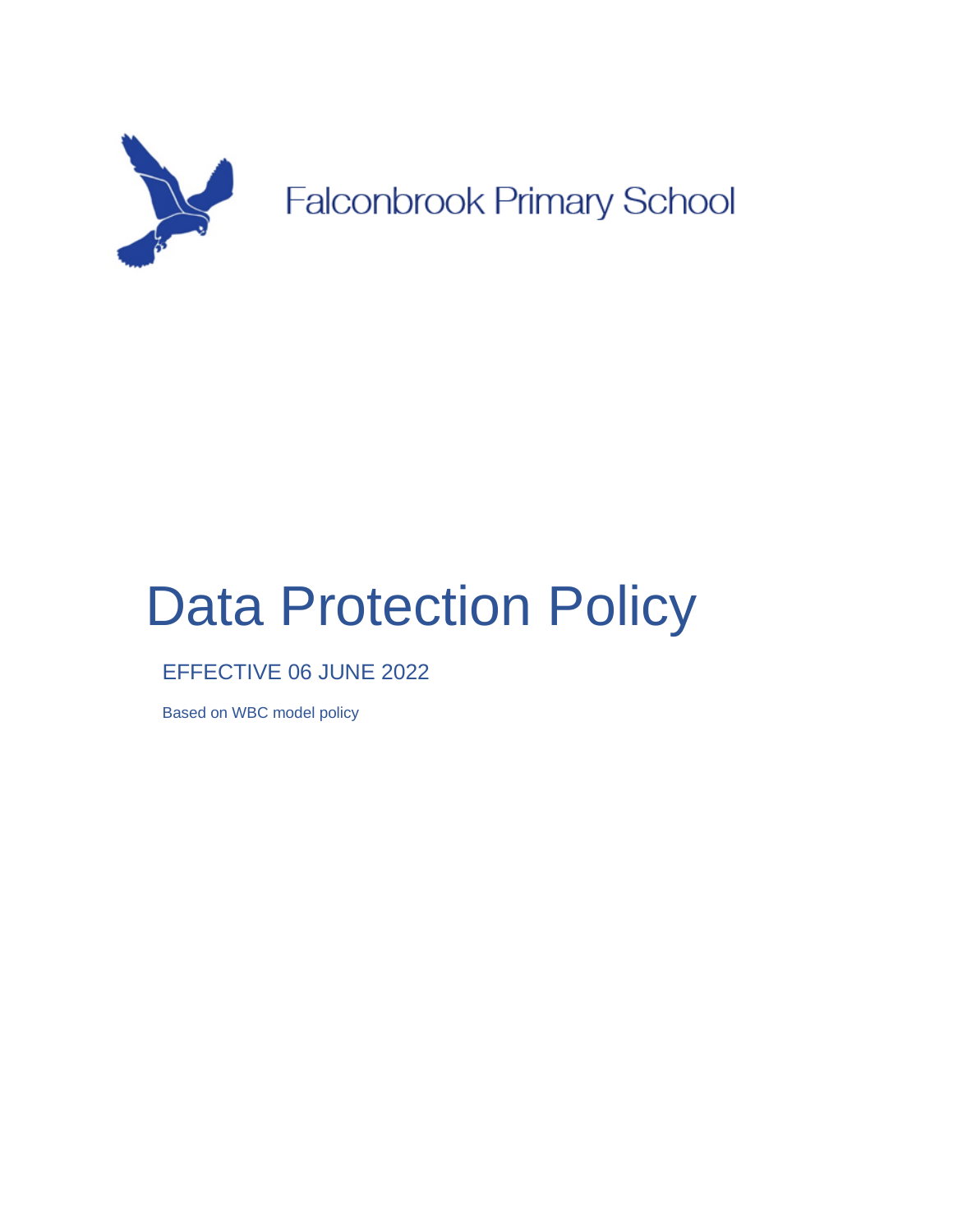## **Data Protection Policy**

### **Contents**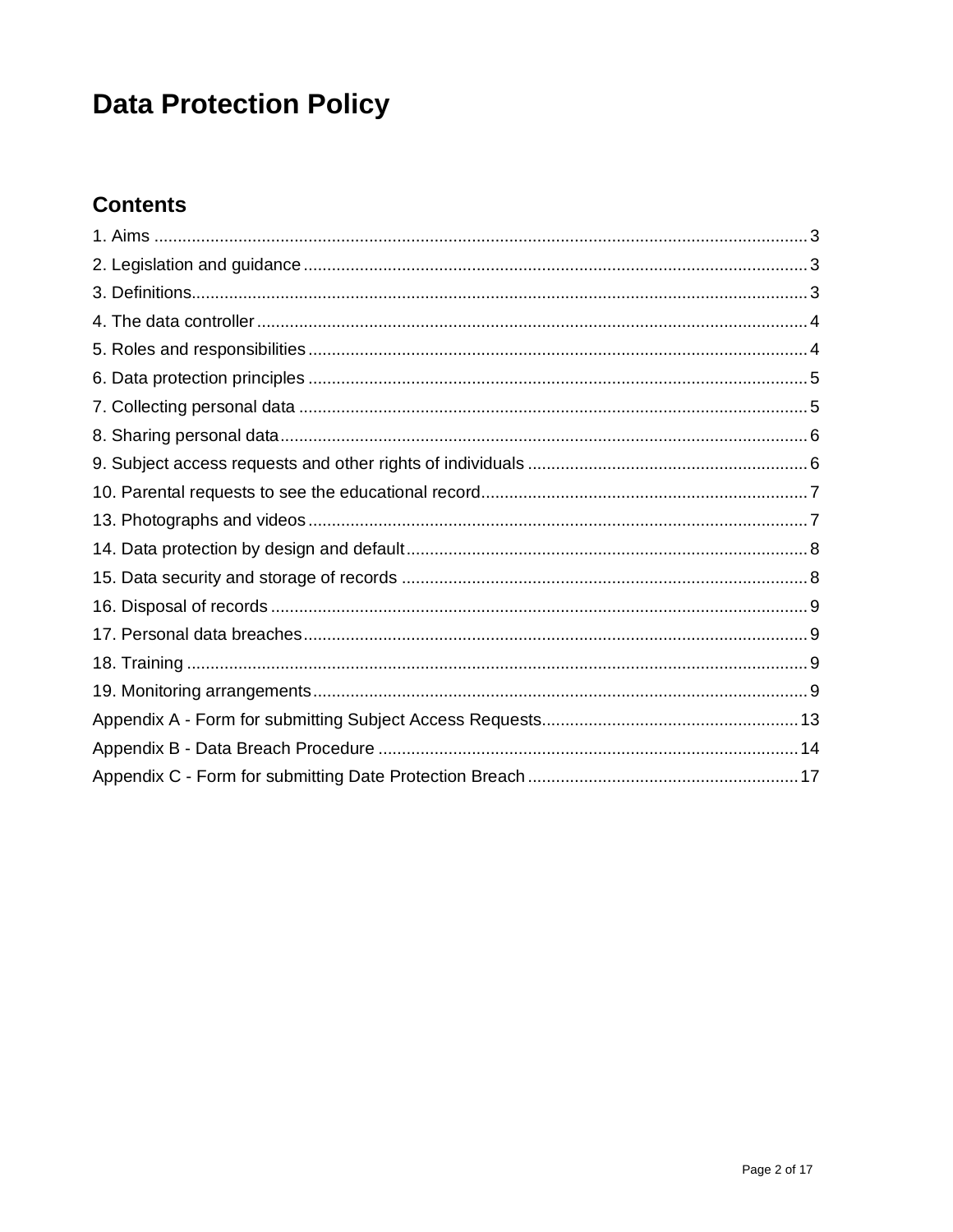#### **1. Aims**

Our school aims to ensure that all personal data collected about staff, pupils, parents, governors, visitors and other individuals is collected, stored and processed are in accordance with the [General Data Protection Regulation \(UK GDPR\)](http://data.consilium.europa.eu/doc/document/ST-5419-2016-INIT/en/pdf) and the provisions of the Data Protection Act 2018 (DPA 2018) as set out in the [Data Protection Bill.](https://publications.parliament.uk/pa/bills/cbill/2017-2019/0153/18153.pdf)

This policy applies to all personal data, regardless of whether it is in paper or electronic format.

#### **2. Legislation and guidance**

This policy meets the requirements of the UK GDPR and the provisions of the DPA 2018. It is based on guidance published by the Information Commissioner's Office (ICO) on the [UK GDPR](https://ico.org.uk/for-organisations/guide-to-the-general-data-protection-regulation-gdpr/individual-rights/right-to-be-informed/) and the ICO's [code of practice for subject access requests.](https://ico.org.uk/media/for-organisations/documents/2014223/subject-access-code-of-practice.pdf) In addition, this policy complies with regulation 5 of the [Education \(Pupil Information\) \(England\) Regulations 2005,](http://www.legislation.gov.uk/uksi/2005/1437/regulation/5/made) which gives parents the right of access to their child's educational record.

#### **3. Definitions**

| <b>Term</b>                                   | <b>Definition</b>                                                                                                                                                                                                                |  |
|-----------------------------------------------|----------------------------------------------------------------------------------------------------------------------------------------------------------------------------------------------------------------------------------|--|
| <b>Personal data</b>                          | Any information relating to an identified, or identifiable,<br>individual.<br>This may include the individual's:                                                                                                                 |  |
|                                               | Name (including initials)                                                                                                                                                                                                        |  |
|                                               | Identification number                                                                                                                                                                                                            |  |
|                                               | Location data                                                                                                                                                                                                                    |  |
|                                               | Online identifier, such as a username                                                                                                                                                                                            |  |
|                                               | It may also include factors specific to the individual's<br>physical, physiological, genetic, mental, economic,<br>cultural or social identity.                                                                                  |  |
| <b>Special categories of personal</b><br>data | Personal data which is more sensitive and so needs<br>more protection, including information about an<br>individual's:                                                                                                           |  |
|                                               | Racial or ethnic origin<br>$\bullet$                                                                                                                                                                                             |  |
|                                               | Religious or philosophical beliefs<br>$\bullet$                                                                                                                                                                                  |  |
|                                               | Trade union membership                                                                                                                                                                                                           |  |
|                                               | Genetics                                                                                                                                                                                                                         |  |
|                                               | Health – physical or mental                                                                                                                                                                                                      |  |
| <b>Processing</b>                             | Anything done to personal data, such as collecting,<br>recording, organising, structuring, storing, adapting,<br>altering, retrieving, using, disseminating, erasing or<br>destroying.<br>Processing can be automated or manual. |  |
| Data subject                                  | The identified or identifiable individual whose personal<br>data is held or processed.                                                                                                                                           |  |
| Data controller                               | A person or organisation that determines the purposes                                                                                                                                                                            |  |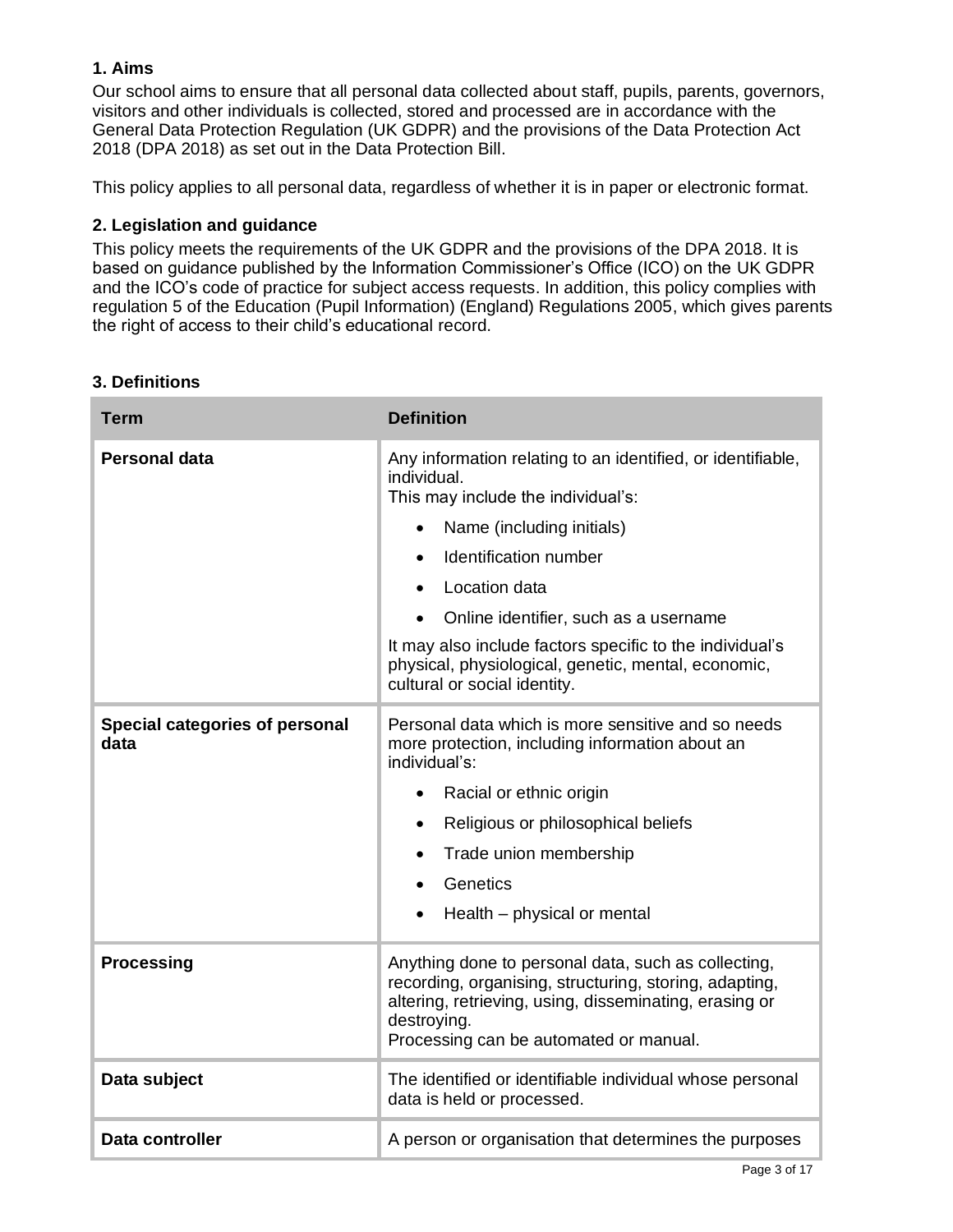|                      | and the means of processing of personal data.                                                                                                           |
|----------------------|---------------------------------------------------------------------------------------------------------------------------------------------------------|
| Data processor       | A person or other body, other than an employee of the<br>data controller, who processes personal data on behalf<br>of the data controller.              |
| Personal data breach | A breach of security leading to the accidental or<br>unlawful destruction, loss, alteration, unauthorised<br>disclosure of, or access to personal data. |

#### **4. The data controller**

Our school processes personal data relating to parents, pupils, staff, governors, visitors and others, and therefore is a data controller.

The school is registered as a data controller with the ICO and will renew this registration annually or as otherwise legally required.

#### **5. Roles and responsibilities**

This policy applies to **all staff** employed by our school, and to external organisations or individuals working on our behalf. Staff who do not comply with this policy may face disciplinary action.

#### **5.1 Full Governing Body**

The full governing body has overall responsibility for ensuring that our school complies with all relevant data protection obligations.

#### **5.2 Data protection officer**

The Data Protection Officer (DPO) is responsible for overseeing the implementation of this policy, monitoring our compliance with data protection law, and developing related policies and guidelines where applicable.

They will provide an annual report of their activities directly to the full governing body and, where relevant, report to the board their advice and recommendations on school data protection issues.

The DPO is also the first point of contact for individuals whose data the school processes, and for the ICO.

Full details of the DPO's responsibilities are set out in their job description. The school DPO is Gary Hipple and is contactable via email at: [schoolsdpo@wandsworth.gov.uk](mailto:schoolsdpo@wandsworth.gov.uk) or 0208 871 8373.

#### **5.3 School Data Protection lead**

Kate Anthony acts as the representative of the data controller on a day-to-day basis.

#### **5.4 All staff**

Staff are responsible for:

- Collecting, storing and processing any personal data in accordance with this policy
- Informing the school of any changes to their personal data, such as a change of address
- Contacting the School Data Protection Lead in the first instance or DPO in the following circumstances:
- With any questions about the operation of this policy, data protection law, retaining personal data or keeping personal data secure
- If they have any concerns that this policy is not being followed
- If they are unsure whether or not they have a lawful basis to use personal data in a particular way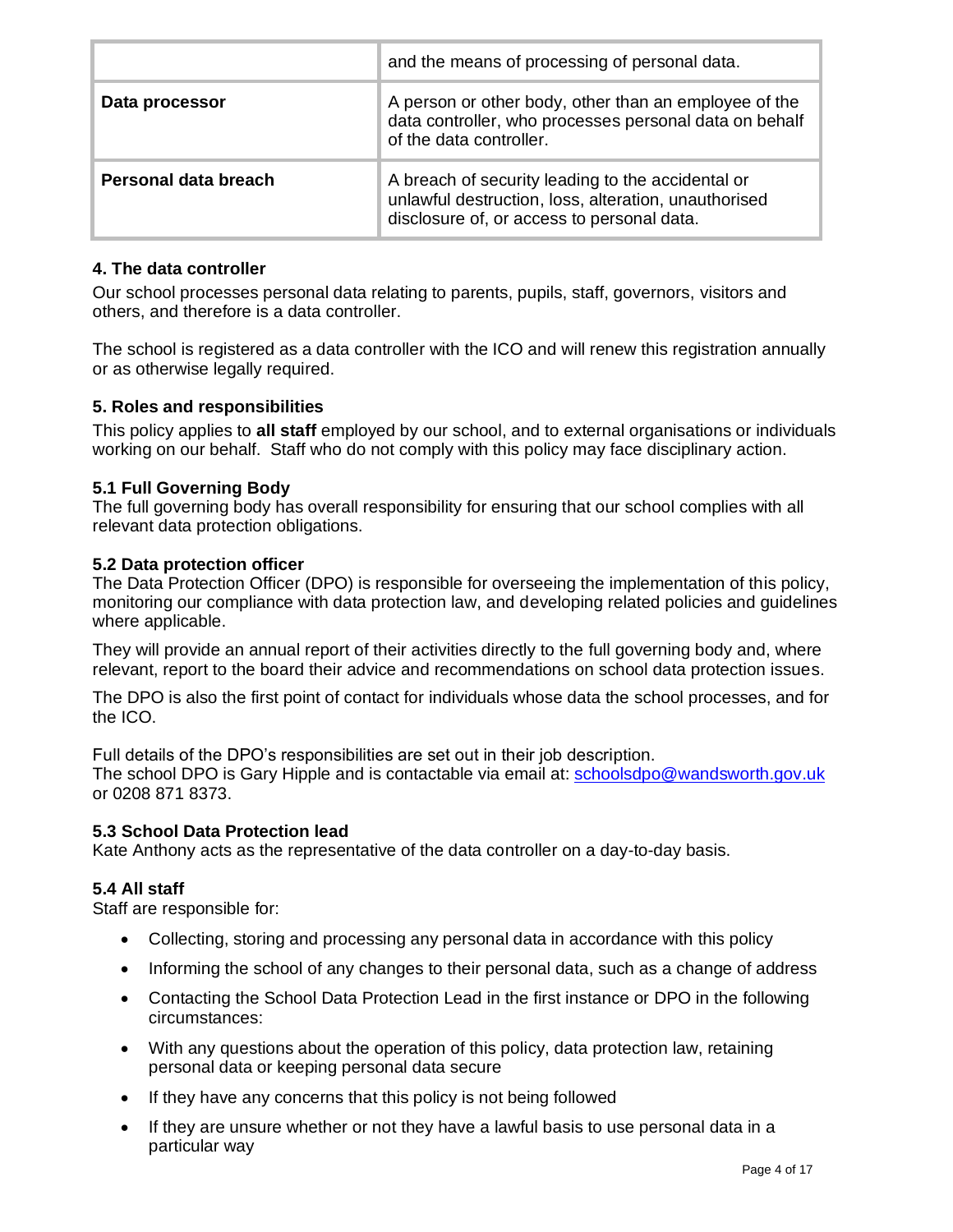- If there has been a data breach
- Whenever they are engaging in a new activity that may affect the privacy rights of individuals
- If they need help with any contracts or sharing personal data with third parties
- If they have had a Subject Access Request

#### **6. Data protection principles**

The UK GDPR is based on data protection principles that our school must comply with. The principles say that personal data must be:

- Processed lawfully, fairly and in a transparent manner
- Collected for specified, explicit and legitimate purposes
- Adequate, relevant and limited to what is necessary to fulfil the purposes for which it is processed
- Accurate and, where necessary, kept up to date
- Kept for no longer than is necessary for the purposes for which it is processed
- Processed in a way that ensures it is appropriately secure

This policy sets out how the school aims to comply with these principles.

#### **7. Collecting personal data**

#### **7.1 Lawfulness, fairness and transparency**

We will only process personal data where we have one of 6 'lawful bases' (legal reasons) to do so under data protection law:

- The data needs to be processed so that the school can **fulfil a contract** with the individual, or the individual has asked the school to take specific steps before entering into a contract
- The data needs to be processed so that the school can **comply with a legal obligation**
- The data needs to be processed to ensure the **vital interests** of the individual e.g. to protect someone's life
- The data needs to be processed so that the school, as a public authority, can perform a task **in the public interest,** and carry out its official functions
- The data needs to be processed for the **legitimate interests** of the school or a third party (provided the individual's rights and freedoms are not overridden)
- The individual (or their parent/carer when appropriate in the case of a pupil) has freely given clear **consent**

For special categories of personal data, we will also meet one of the special category conditions for processing which are set out in the UK GDPR and Data Protection Act 2018.

Whenever we first collect personal data directly from individuals, we will provide them with the relevant information required by data protection law.

#### **7.2 Limitation, minimisation and accuracy**

We will only collect personal data for specified, explicit and legitimate reasons. We will explain these reasons to the individuals when we first collect their data.

If we want to use personal data for reasons other than those given when we first obtained it, we will inform the individuals concerned before we do so and seek consent where necessary. Staff must only process personal data where it is necessary in order to do their jobs.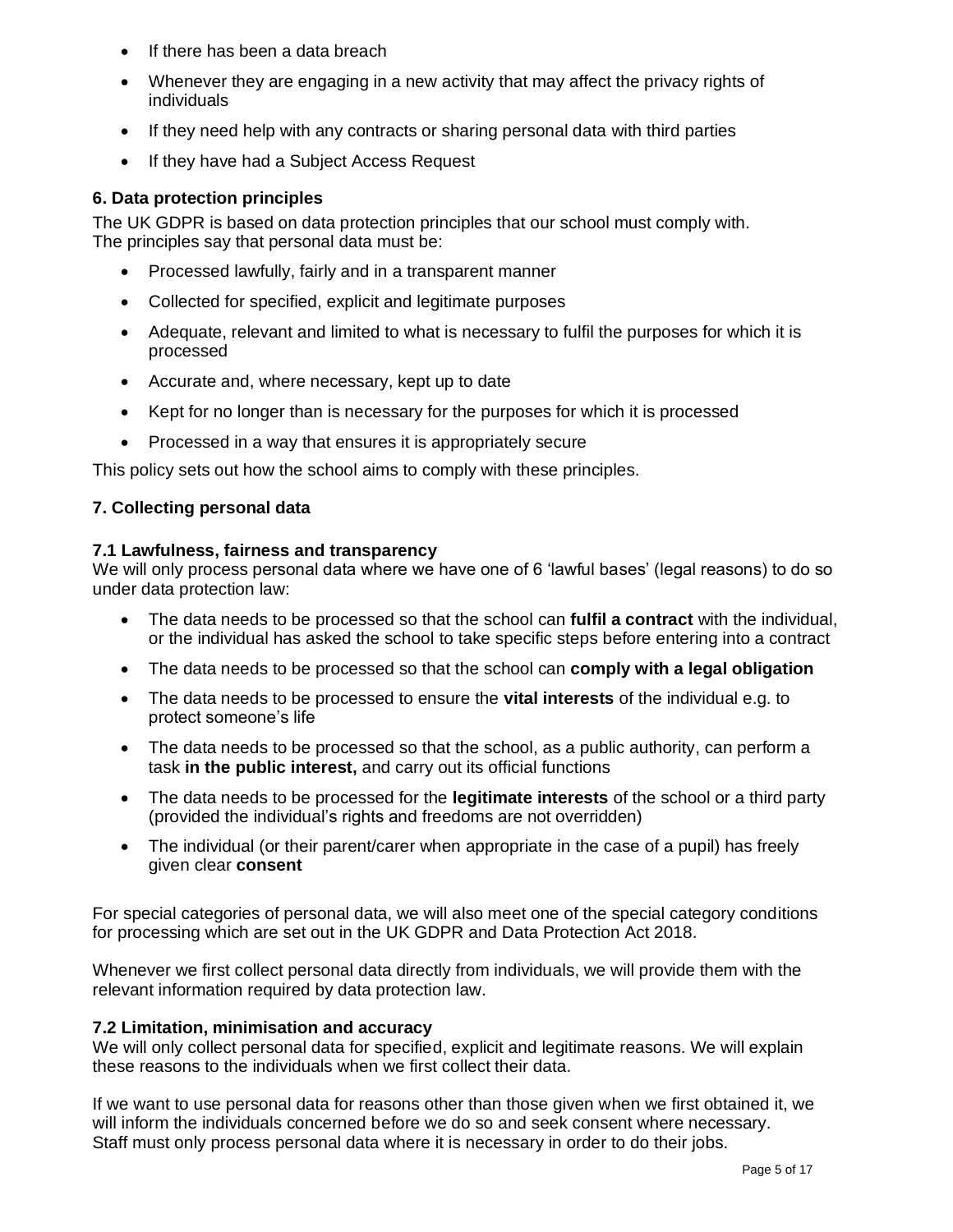When staff no longer need the personal data they hold, they must ensure it is deleted or anonymised. This will be done in accordance with the schools retention schedule which is based on the Information and Records Management Society's Toolkit for schools.

#### **8. Sharing personal data**

We will not normally share personal data with anyone else, but may do so where:

- It is required in accordance with normal operational running of the school
- There is an issue with a pupil or parent/carer that puts the safety of our staff at risk
- We need to liaise with other agencies we will seek consent as necessary before doing this
- Our suppliers or contractors need data to enable us to provide services to our staff and pupils – for example, Clever ICT, Capita, School Comms, Target Tracker, I-Am, Twitter, Wordpress, Edwards and Ward, Weduc, Chess in Schools, Geeky Kids, Shawsport, Provision Map or CPOMS. When doing this, we will:
	- 1. Only appoint suppliers or contractors which can provide sufficient guarantees that they comply with data protection law
	- 2. Establish a data sharing agreement with the supplier or contractor, either in the contract or as a standalone agreement, to ensure the fair and lawful processing of any personal data we share
	- 3. Only share data that the supplier or contractor needs to carry out their service, and information necessary to keep them safe while working with us

We will also share personal data with law enforcement and government bodies where we are legally required to do so, including for:

- The prevention or detection of crime and/or fraud
- The apprehension or prosecution of offenders
- The assessment or collection of tax owed to HMRC
- In connection with legal proceedings
- Where the disclosure is required to satisfy our safeguarding obligations
- Research and statistical purposes, as long as personal data is sufficiently anonymised or consent has been provided

We may also share personal data with emergency services and local authorities to help them to respond to an emergency situation that affects any of our pupils or staff.

Where we transfer personal data to a country or territory outside the European Economic Area, we will do so in accordance with data protection law.

#### **9. Subject access requests and other rights of individuals**

#### **9.1 Subject access requests**

Individuals have a right to make a 'subject access request' to gain access to personal information that the school holds about them. This includes:

- Confirmation that their personal data is being processed
- Access to a copy of the data
- The purposes of the data processing
- The categories of personal data concerned
- Who the data has been, or will be, shared with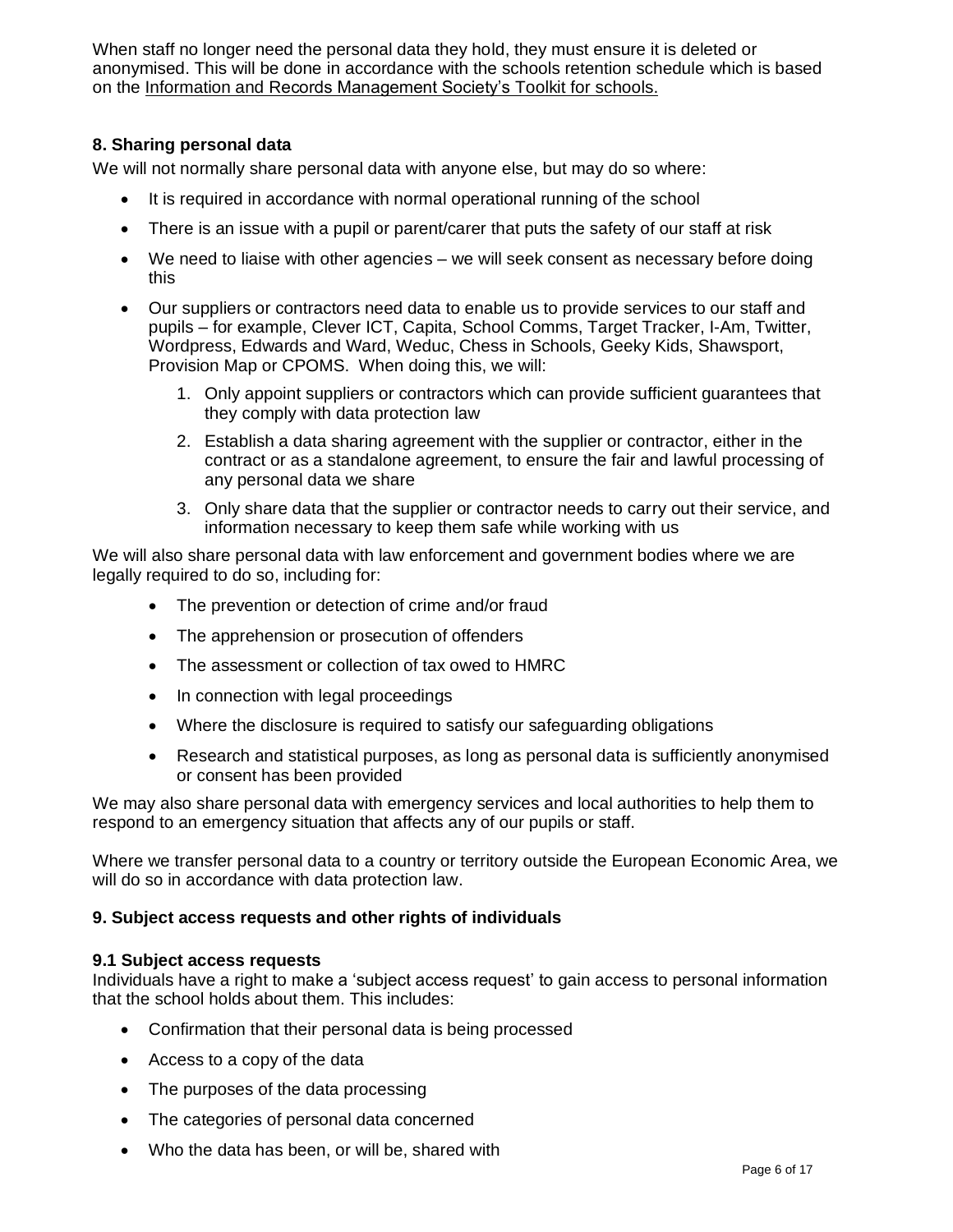- How long the data will be stored for, or if this isn't possible, the criteria used to determine this period
- The source of the data, if not the individual
- Whether any automated decision-making is being applied to their data, and what the significance and consequences of this might be for the individual

Subject access requests should be made in writing to the School Data Protection Lead, who will liaise with the DPO and should include:

- Name of individual
- Correspondence address
- Contact number and email address
- Details of the information requested

If staff receive a subject access request they must immediately forward it to the School Data Protection Lead who will liaise with the DPO.

Please see Appendix A for the Subject Access Request procedure and request form.

#### **9.2 Other data protection rights of the individual**

In addition to the right to make a subject access request (see above), and to receive information when we are collecting their data about how we use and process it (see section 7), individuals also have the right to:

- Withdraw their consent to processing at any time unless the school has other justification for processing such data.
- Ask us to rectify, erase or restrict processing of their personal data, or object to the processing of it (in certain circumstances)
- Challenge processing which has been justified on the basis of public interest
- Prevent processing that is likely to cause damage or distress
- Be notified of a data breach in certain circumstances
- Make a complaint to the ICO
- Ask for their personal data to be transferred to a third party in a structured, commonly used and machine-readable format (in certain circumstances)

Individuals should submit any request to exercise these rights to the DPO. If staff receive such a request, they must immediately forward it to the School Data Protection Lead and DPO.

#### **10. Parental requests to see the educational record**

Parents, or those with parental responsibility, have a legal right to free access to their child's educational record (which includes most information about a pupil) within 15 school days of receipt of a written request.

#### **13. Photographs and videos**

As part of our school activities, we may take photographs and record images of individuals within our school.

We will obtain written consent from parents/carers for photographs and videos to be taken of their child for communication, marketing and promotional materials. We will clearly explain how the photograph and/or video will be used to both the parent/carer and pupil.

Uses may include:

• Within school on notice boards and in school magazines, brochures, newsletters, etc.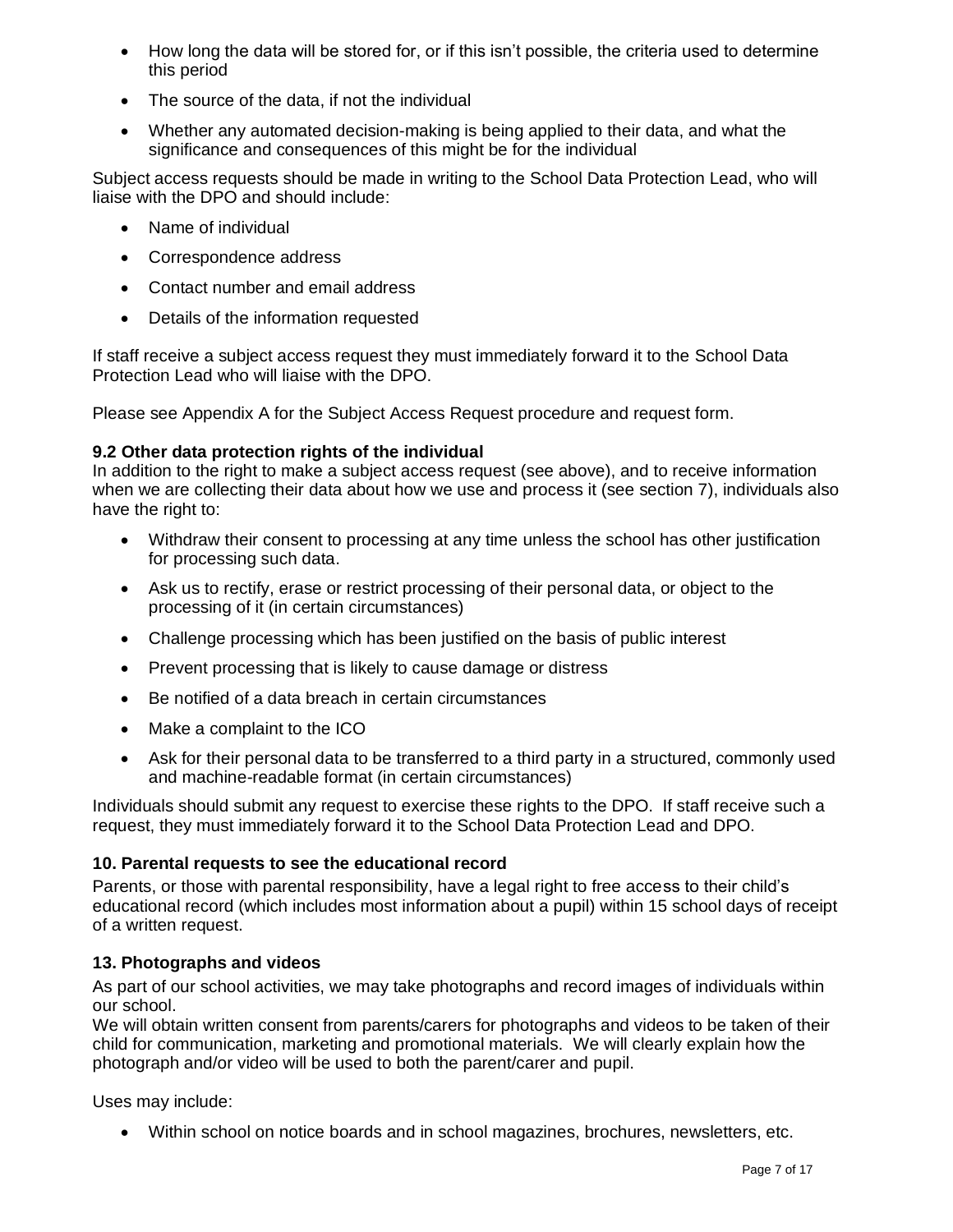- Outside of school by external agencies such as the school photographer, newspapers, press, media, publicity.
- Online on our school website or social media pages.

Where consent is used as the basis for processing personal data, that consent can be refused or withdrawn at any time. If consent is withdrawn, we will delete the photograph or video and not distribute it further.

When using photographs and videos in this way we will not accompany them with any other personal information about the child, to ensure they cannot be identified.

#### **14. Data protection by design and default**

We will put measures in place to show that we have integrated data protection into all of our data processing activities, including:

- Appointing a suitably qualified DPO, and ensuring they have the necessary resources to fulfil their duties and maintain their expert knowledge
- Only processing personal data that is necessary for each specific purpose of processing, and always in line with the data protection principles set out in relevant data protection law
- Completing privacy impact assessments where the school's processing of personal data presents a high risk to rights and freedoms of individuals, and when introducing new technologies (the DPO will advise on this process)
- Integrating data protection into internal documents including this policy, any related policies and privacy notices
- Regularly training members of staff on data protection law, this policy, any related policies and any other data protection matters; we will also keep a record of attendance
- Regularly conducting reviews and audits to test our privacy measures and make sure we are compliant
- Maintaining records of our processing activities, including:
	- $\circ$  For the benefit of data subjects, making available the name and contact details of our school and DPO and all information we are required to share about how we use and process their personal data (via our privacy notices)
	- $\circ$  For all personal data that we hold, maintaining an internal record of the type of data, data subject, how and why we are using the data, any third-party recipients, how and why we are storing the data, retention periods and how we are keeping the data secure

#### **15. Data security and storage of records**

We will protect personal data and keep it safe from unauthorised or unlawful access, alteration, processing or disclosure, and against accidental or unlawful loss, destruction or damage. In particular:

- Paper-based records and portable electronic devices, such as laptops, tablets, mobile devices and hard drives that contain personal data are kept secure when not in use
- Office 365 provides Cloud storage for all documents.
- Papers containing confidential personal data must not be left on office and classroom desks, on staffroom tables, pinned to notice/display boards, or left anywhere else where there is general access
- Staff, pupils or governors should not store personal information on their personal devices and are expected to follow the same security procedures as for school-owned equipment (see our Acceptable Use Agreement)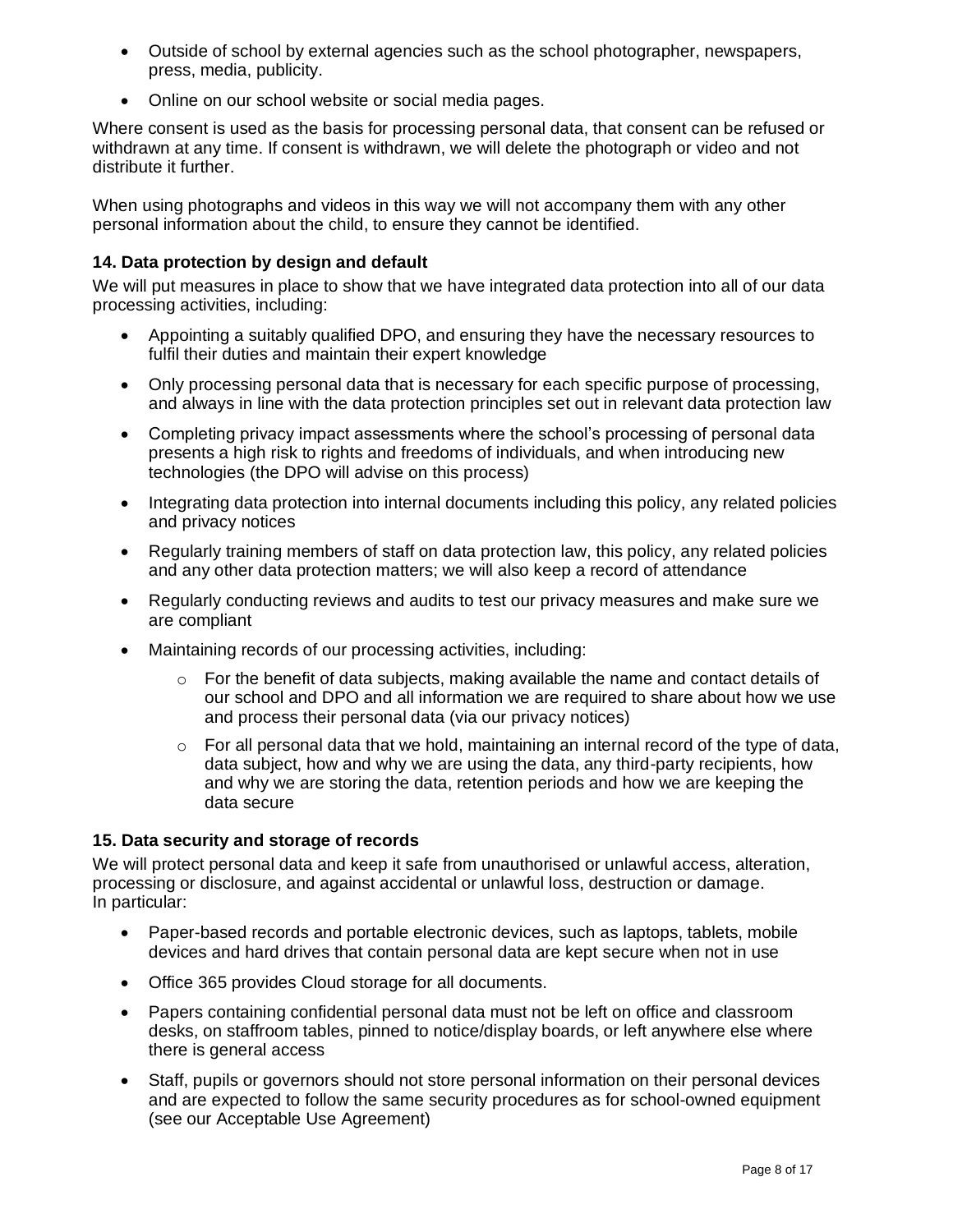- Where we need to share personal data with a third party, we carry out due diligence and take reasonable steps to ensure it is stored securely and adequately protected
- Staff will implement email best practice (anonymise where possible), use BCC in addressing emails.
- We have approved educational web filtering across our wired and wireless networks. We monitor school e-mails/chats to ensure compliance with the Acceptable Use Agreement. As well as monitoring usage, we may also monitor content of e-mails/chats..
- We follow LA guidelines for the transfer of any data, such as MIS data or reports of children, to professionals working in the Local Authority or their partners in Children's Services / Family Services, Health, Welfare and Social Services.
- Staff have secure area(s) on the Cloud to store sensitive documents or photographs.
- We require staff to log-out of systems when leaving their computer, but also enforce lockout after 10 mins. idle time.
- We comply with the WEEE directive on equipment disposal, by using an approved disposal company for disposal of IT equipment. For systems, where any protected or restricted data has been held, (such as servers, photocopiers), we get a certificate of secure deletion.
- Portable equipment loaned by the school (for use by staff at home), where used for any protected data, is disposed of through the same procedure.

#### **16. Disposal of records**

Personal data that is no longer needed will be disposed of securely. Personal data that has become inaccurate or out of date will also be disposed of securely, where we cannot or do not need to rectify or update it.

For example, we will shred or make use of our confidential waste service for paper-based records, and overwrite or delete electronic files. We may also use a third party to safely dispose of records on the school's behalf. If we do so, we will require the third party to provide sufficient guarantees that it complies with data protection law.

#### **17. Personal data breaches**

The school will make all reasonable endeavours to ensure that there are no personal data breaches.

In the unlikely event of a suspected data breach, we will follow the procedure set out in Appendix B.

When appropriate, we will report the data breach to the ICO within 72 hours.

#### **18. Training**

All staff and governors are provided with data protection training as part of their induction process. Data protection will also form part of continuing professional development, where changes to legislation, guidance or the school's processes make it necessary.

#### **19. Monitoring arrangements**

The DPO and the Full Governing Body are responsible for monitoring and reviewing this policy.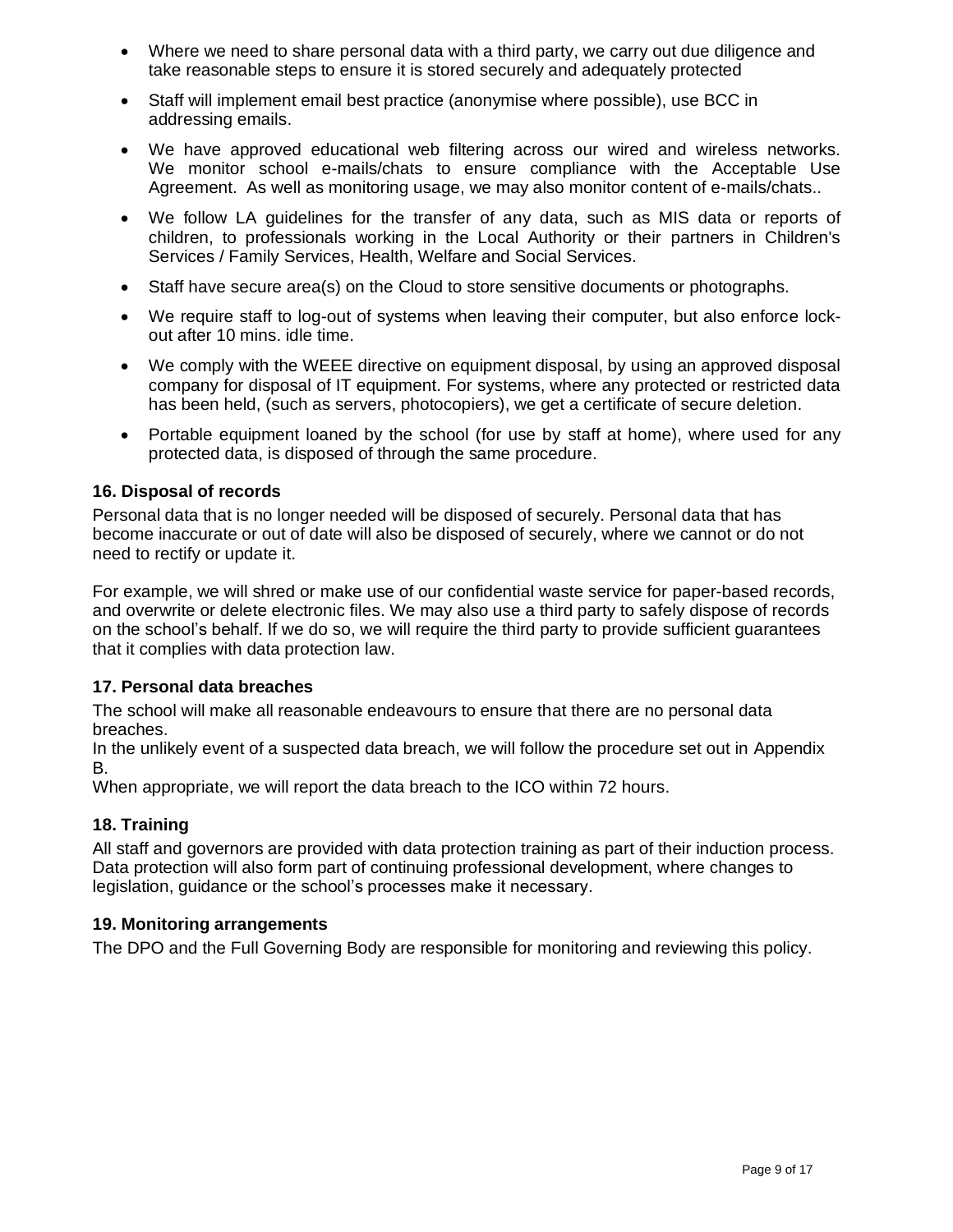## **Subject Access Request Procedure for Falconbrook Primary**

#### **Scope**

All personal data processed by Falconbrook or on behalf of Falconbrook is within the scope of this procedure.

Data subjects are entitled to obtain:

- Confirmation as to whether Falconbrook is processing any personal data about that individual;
- Access to their personal data;
- Any related information;

#### **Procedure**

Subject Access Requests (SARs) for information must be made in writing and sent to *[name of lead person/post in school].* The school will provide a template for the request (appendix 1). If an individual is unable to provide a request in writing and justifiable assistance is required, it must be provided and the request can be made on behalf of the individual.

*Falconbrook* does not need to respond to a request made orally but, depending on the circumstances, it might be reasonable to do so (as long as *Falconbrook* is satisfied about the person's identity). It is good practice at least to explain to the individual how to make a valid request, rather than ignoring them.

If a request does not mention the Data Protection Legislation specifically or even say that it is a subject access request, it is nevertheless valid and should be treated as such if it is clear that the individual is asking for their own or child's personal data.

Requesters do not have to tell *Falconbrook* their reason for making the request or what they intend to do with the information requested, although it may help to find the relevant information if they do explain the purpose of the request.

A request is valid even if the individual has not sent it directly to the person who normally deals with such requests. So it is important to ensure you recognise a subject access request (SAR) and forward it to the named person in school who will liaise with the school Data Protection Officer. Any school employee who receives a request for a subject access request (SAR) must forward it immediately to *[name of lead person/post in school]*, no matter what form it is received in. *[name of lead person/post in school*] will log and acknowledge the request.

The data subject will provide the school with evidence of their identity and the signature on the identity must be cross-checked.

List of acceptable identity includes:

- Passport
- Driving licence
- Birth certificate
- Utility bill (from last 3 months)
- Current vehicle registration document
- Bank statement (from last 3 months)
- Rent book (from last 3 months)
- Council tax

The data subject may specify to Falconbrook a specific set of data held by Falconbrook on their subject access request (SAR). The data subject can request all data held on them. Kate Anthony, Business Manager will update the log and record the date that the identification

checks were conducted and the specification of the data sought. Kate Anthony, Business Manager will work with the school Data Protection Officer to provide the requested information to the data subject within one month from this recorded date.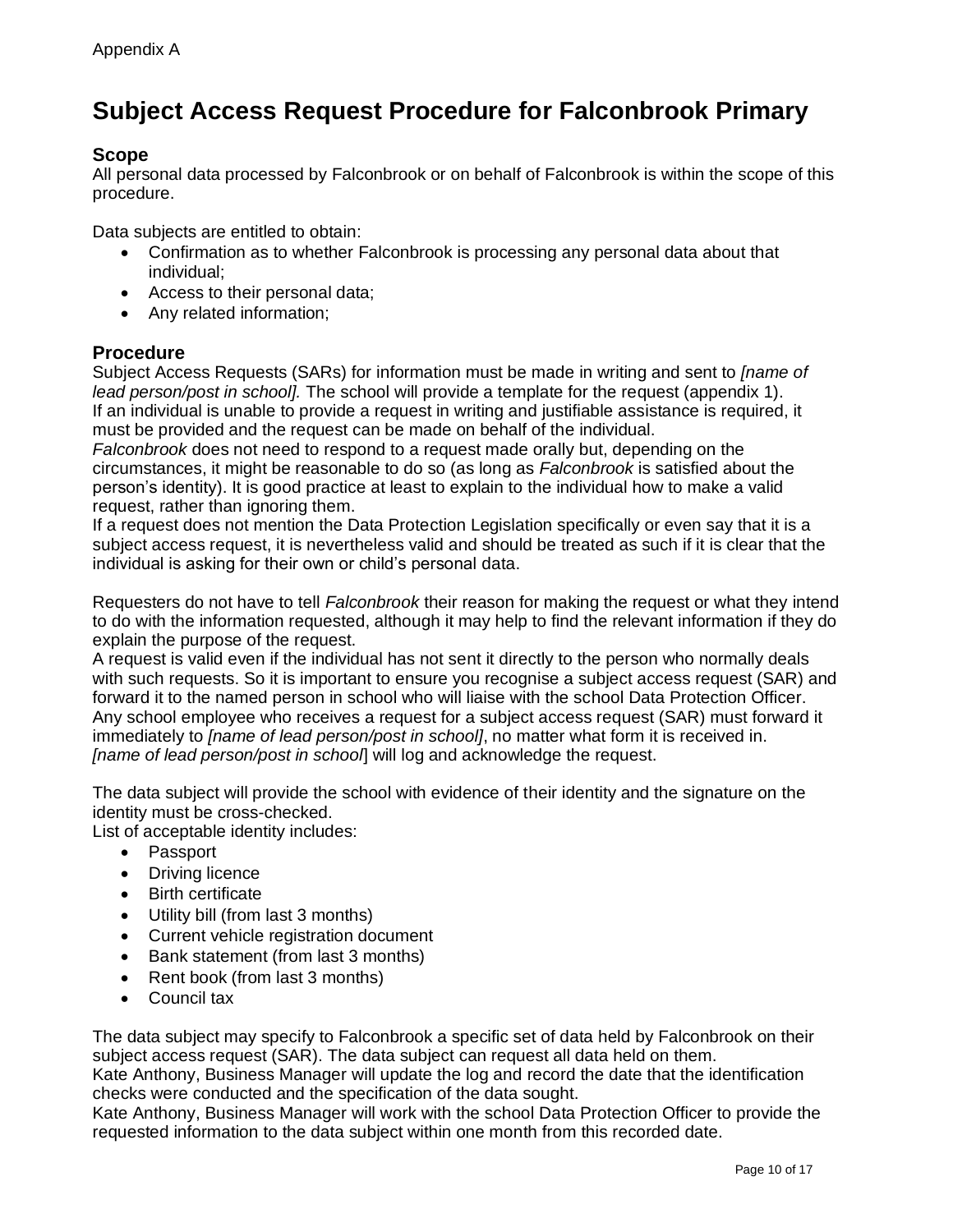Under the UK GDPR Article 12 (3), the month deadline may be extended by two further months where necessary, taking into account the complexity and number of the requests. As the School has limited staff resources outside of term time, we encourage requestors to submit Subject Access Requests during term time and to avoid sending a request during periods when the School is closed or is about to close for the holidays where possible. This will assist us in responding to your request as promptly as possible.

Kate Anthony, Business Manager shall inform the data subject of any such extension within one month of receipt of the request, together with the reasons for the delay. Example of reason for the delay:

• Volume of information is over 1,000 pages

- Open complex cases
- Three or more third parties are included

Where the data subject makes the request by electronic means, the information shall be provided by electronic means where possible, unless otherwise requested by the data subject.

Once received, the subject access request (SAR) is immediately forwarded to *[name of lead person/post in school],* who will ensure that the requested data is collected within the specified time frame.

Collection entails:

- Collecting the data specified by the data subject,
- Request *Falconbrook* to search and retrieve information from all relevant databases and all relevant filing systems (manual files) in the school, including all back up and archived files (computerised or manual) and all email folders and archives.

The Data Protection Officer will maintain a record of requests for data and of its receipt, including dates and copies of correspondences.

All documents should be reviewed that have been provided, to identify whether any third parties are present in it, and either remove the identifying third party information from the documentation or obtain written consent from the third party for their identity to be revealed.

The DPA currently sets out a number of exemptions which allow information to be withheld from data subjects in circumstances in which it would otherwise need to be disclosed. Current exemptions which are relevant include:

- Confidential references schools do not have to provide subject access to references they have confidentially given in relation to an employee's employment;
- Management information personal data which relates to management forecasting or planning is exempt from subject access (to the extent complying with the SAR would be likely to prejudice the business activity of the organisation);
- Legal advice and proceedings schools do not have to disclose data which is covered by legal professional privilege;
- Settlement negotiations the subject is not entitled to personal data which consists of a record of the employers intentions in respect of settlement discussions that have taken place or are in the process of taking place with that individual.

In the event that a data subject requests details of what personal data is being processed then they should be provided with the following information:

- Purpose of the processing
- Categories of personal data
- Recipient(s) of the information, including recipients in third countries or international organisations
- How long the personal data will be stored
- The data subject's right to request rectification or erasure, restriction or objection, relative to their personal data being processed.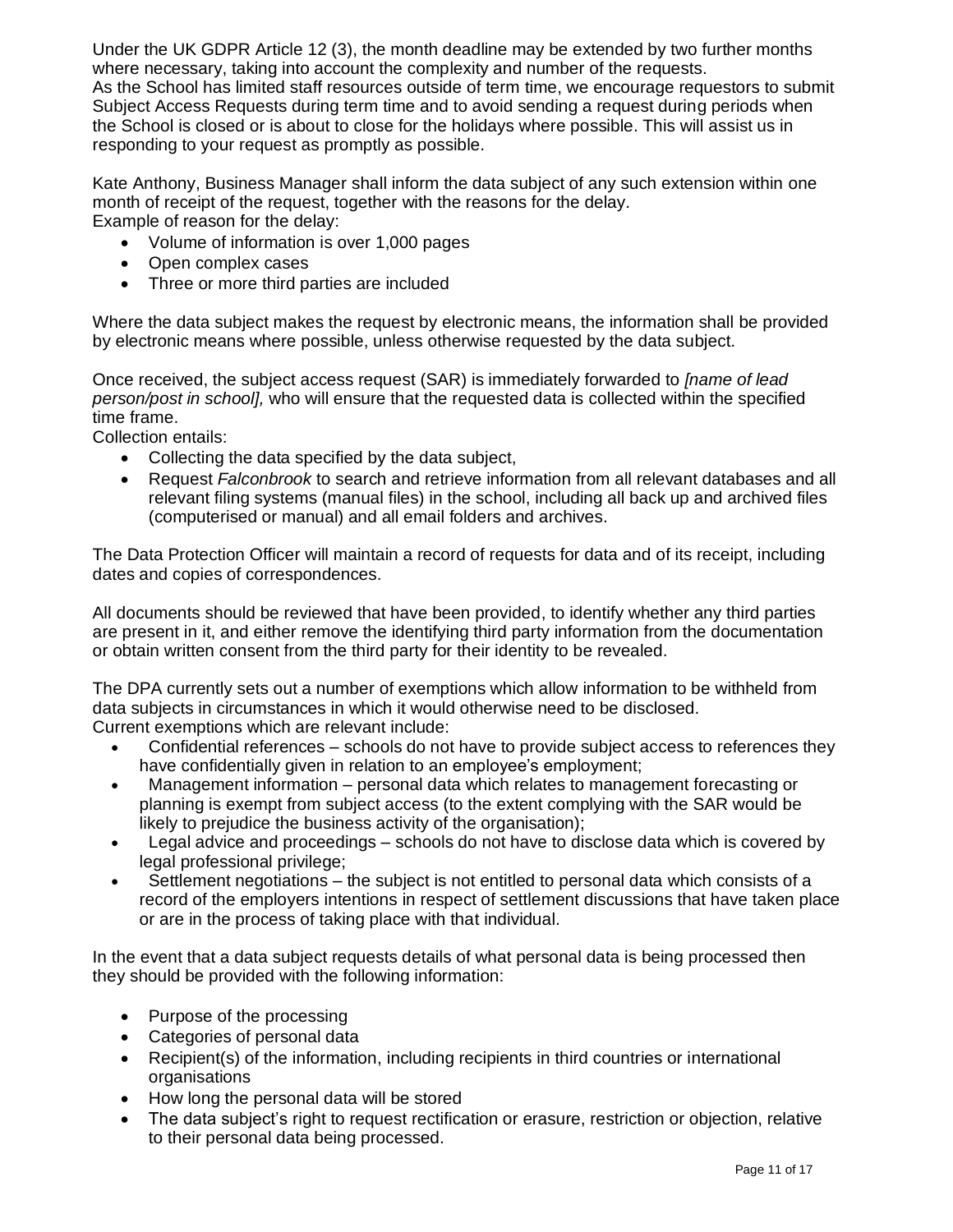• *Falconbrook* takes appropriate measures to act without undue delay in the event that the data subject has: withdrawn consent (objects to the processing of their personal data in whole or part; no longer under legal obligation and/or has been unlawfully processed.

Inform the data subject of their right to lodge a complaint with the ICO and a method to do so.

Inform the data subject of any automated decision-making.

If and where personal data has been transferred and information on any safeguards in place.

*Falconbrook* does not charge a fee for Subject Access Requests (SARs).

#### **Complaints against Subject Access Requests (SARs)**

Individuals that wish to make a complaint about the handling of their Subject Access Request (SAR) can raise a concern with the Data Protection Officer. They also have a right to raise their concern with the Information Commissioner's Office. Any Subject Access Request (SAR) concern received by a school employee must be forwarded to the Data Protection Officer immediately.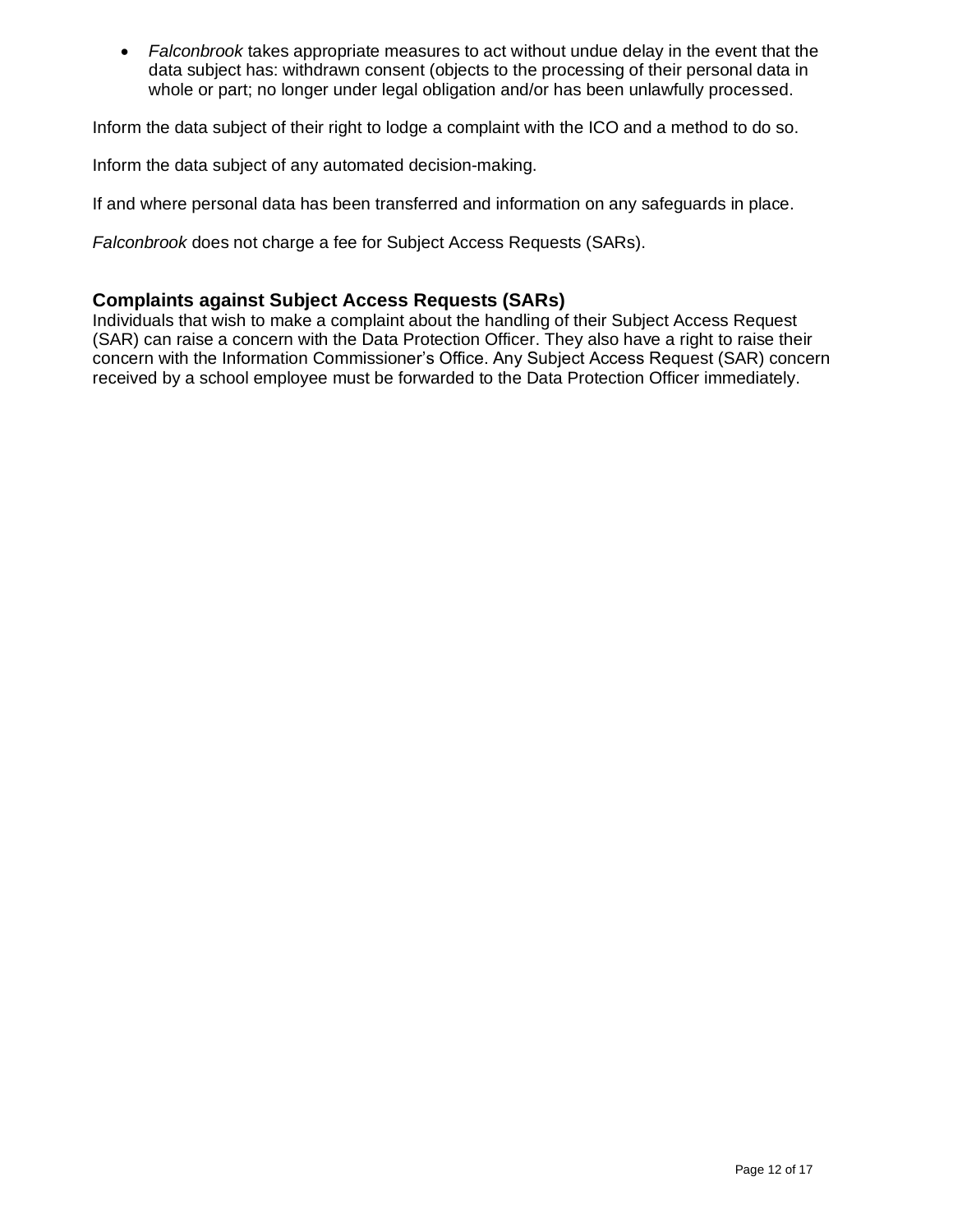#### **Appendix A - Form for submitting Subject Access Requests**

Falconbrook Primary School, Wye Street, SW11 2LX Date:

#### **Re: subject access request**

#### Dear Falconbrook

Please provide me with the information about me that I am entitled to under the Data Protection Act 2018 and General Data Protection Regulation (UK GDPR). This is so I can be aware of the information you are processing about me, and verify the lawfulness of the processing.

#### Here is the necessary information:

| Name                                 |                                                                                                                                                       |
|--------------------------------------|-------------------------------------------------------------------------------------------------------------------------------------------------------|
|                                      | Please select:                                                                                                                                        |
|                                      | Pupil / parent / employee / governor / volunteer                                                                                                      |
| Relationship with the school         |                                                                                                                                                       |
|                                      | Other (please specify):                                                                                                                               |
| Correspondence address               |                                                                                                                                                       |
| Contact number                       |                                                                                                                                                       |
| Email address                        |                                                                                                                                                       |
|                                      | Please provide me with:                                                                                                                               |
|                                      | Insert details of the information you want that will<br>help us to locate the specific information. Please be<br>as precise as possible, for example: |
| Details of the information requested | Your personnel file                                                                                                                                   |
|                                      | Your child's medical records                                                                                                                          |
|                                      | Your child's behavior record, held by [insert<br>class teacher]                                                                                       |
|                                      | Emails between 'A' and 'B' between [date]                                                                                                             |

If you need any more information from me, please let me know as soon as possible.

Please bear in mind that under the UK GDPR you cannot charge a fee to provide this information, and in most cases, must supply me with the information within 1 month.

If you need any advice on dealing with this request, you can contact the Information Commissioner's Office on 0303 123 1113 or at [www.ico.org.uk](http://www.ico.org.uk/)

Yours sincerely,

*Name*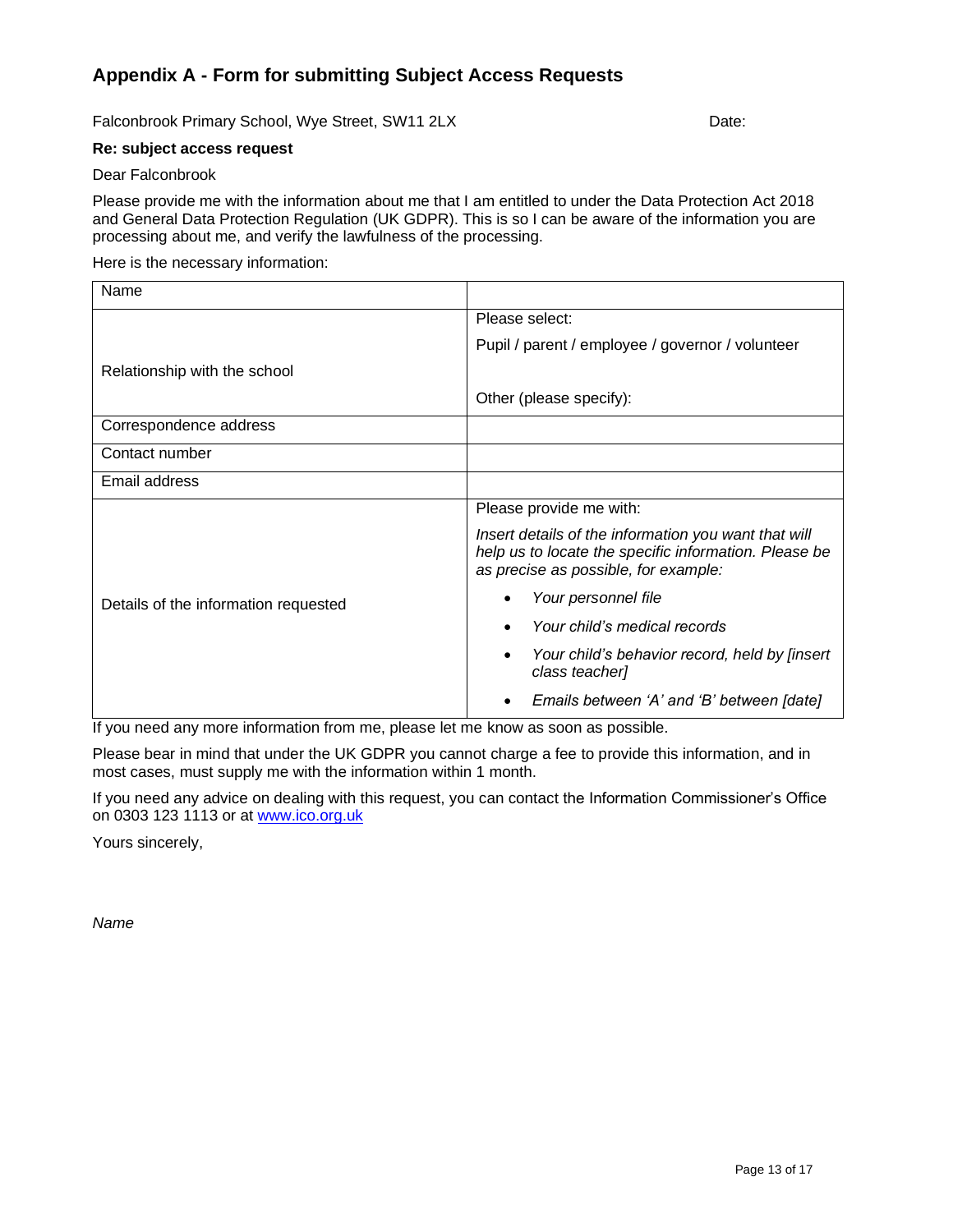#### **Appendix B - Data Breach Procedure**

#### **Data Protection - Data Breach Procedure for Falconbrook Primary School**

#### **Policy Statement**

**Falconbrook** holds large amounts of personal and sensitive data. Every care is taken to protect personal data and to avoid a data protection breach. In the event of data being lost or shared inappropriately, it is vital that appropriate action is taken to minimise any associated risk as soon as possible. This procedure applies to all personal and sensitive data held by **Falconbrook** and all school staff, Governors, volunteers and contractors, referred to herein after as 'staff'.

#### **Purpose**

This breach procedure sets out the course of action to be followed by all staff at **Falconbrook** if a data protection breach takes place.

#### **Legal Context**

#### **Article 33 of the General Data Protection Regulations Notification of a personal data breach to the supervisory authority**

- 1. In the case of a personal data breach, the controller shall without undue delay and, where feasible, not later than 72 hours after having become aware of it, notify the personal data breach to the supervisory authority competent in accordance with Article 55, unless the personal data breach is unlikely to result in a risk to the rights and freedoms of natural persons. Where the notification to the supervisory authority is not made within 72 hours, it shall be accompanied by reasons for the delay.
- 2. The processor shall notify the controller without undue delay after becoming aware of a personal data breach.
- 3. The notification referred to in paragraph 1 shall at least:
	- (a) describe the nature of the personal data breach including where possible, the categories and approximate number of data subjects concerned and the categories and approximate number of personal data records concerned;
	- (b) communicate the name and contact details of the data protection officer or other contact point where more information can be obtained;
	- (c) describe the likely consequences of the personal data breach;
	- (d) describe the measures taken or proposed to be taken by the controller to address the personal data breach, including, where appropriate, measures to mitigate its possible adverse effects.
- 4. Where, and in so far as, it is not possible to provide the information at the same time, the information may be provided in phases without undue further delay.
- 5. The controller shall document any personal data breaches, comprising the facts relating to the personal data breach, its effects and the remedial action taken. That documentation shall enable the supervisory authority to verify compliance with this Article.

#### **Types of Breach**

Data protection breaches could be caused by a number of factors. A number of examples are shown below:

- Loss or theft of pupil, staff or governing body data and/ or equipment on which data is stored;
- Inappropriate access controls allowing unauthorised use;
- Equipment Failure;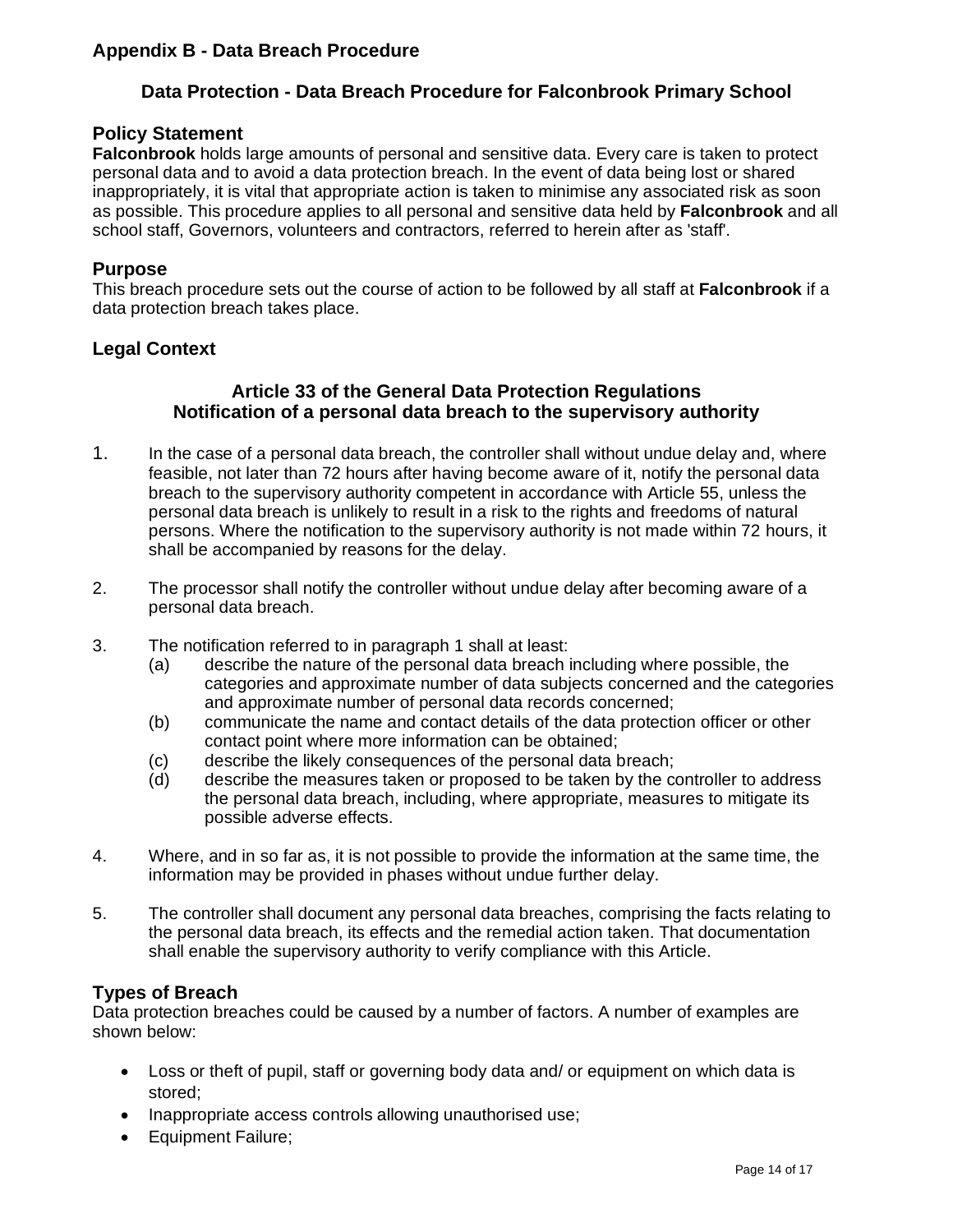- Poor data destruction procedures;
- Human Error;
- Cyber-attack;
- Hacking.

#### **Managing a Data Breach**

In the event that the School identifies or is notified of a personal data breach, the following steps should be followed:

- 1. The person who discovers/receives a report of a breach must inform the Head Teacher or, in their absence, either the Deputy Head Teacher and the School's Data Protection Officer (DPO). If the breach occurs or is discovered outside normal working hours, this should begin as soon as is practicable.
- 2. The Head Teacher/DPO (or nominated representative) must ascertain whether the breach is still occurring. If so, steps must be taken immediately to minimise the effect of the breach. An example might be to shut down a system, or to alert relevant staff such as the IT technician.
- 3. The Head Teacher/DPO (or nominated representative) must inform the Chair of Governors as soon as possible. As a registered Data Controller, it is the school's responsibility to take the appropriate action and conduct any investigation.
- 4. The Head Teacher/DPO (or nominated representative) must also consider whether the Police need to be informed. This would be appropriate where illegal activity is known or is believed to have occurred, or where there is a risk that illegal activity might occur in the future. In such instances, advice from the School's legal support should be obtained.
- 5. The Head Teacher/DPO (or nominated representative) must quickly take appropriate steps to recover any losses and limit the damage. Steps might include:
- a. Attempting to recover lost equipment.
- b. The use of back-ups to restore lost/damaged/stolen data.
- c. If bank details have been lost/stolen, consider contacting banks directly for advice on preventing fraudulent use.
- d. If the data breach includes any entry codes or IT system passwords, then these must be changed immediately and the relevant agencies and members of staff informed.

#### **Investigation**

In most cases, the next stage would be for the DPO (or nominated representative) to fully investigate the breach. The DPO (or nominated representative) should ascertain whose data was involved in the breach, the potential effect on the data subject and what further steps need to be taken to remedy the situation. The investigation should consider:

- The type of data;
- Its sensitivity:
- What protections were in place (e.g. encryption);
- What has happened to the data;
- Whether the data could be put to any illegal or inappropriate use;
- How many people are affected;
- What type of people have been affected (pupils, staff members, suppliers etc) and whether there are wider consequences to the breach.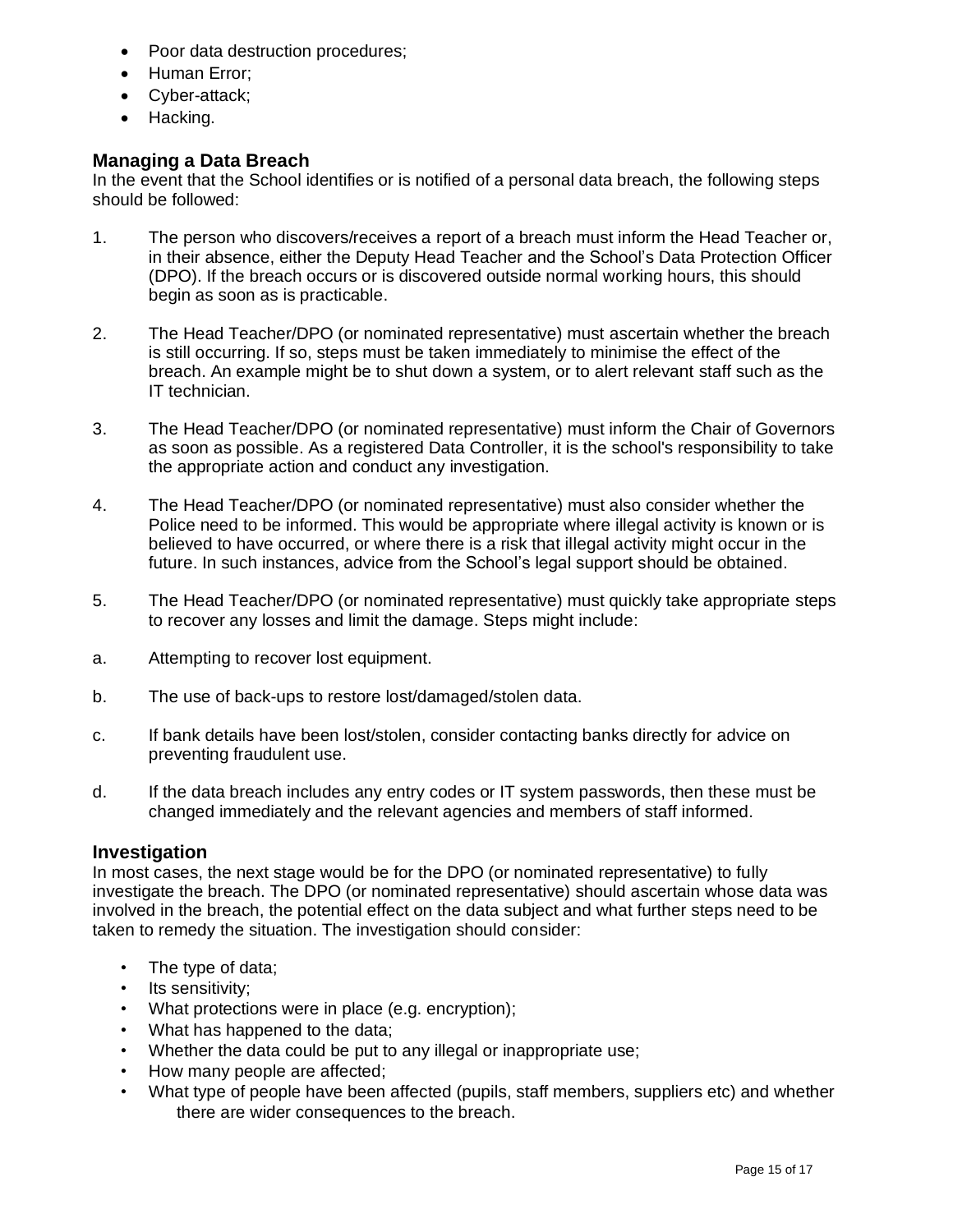A clear record should be made of the nature of the breach and the actions taken to mitigate it. The investigation should be completed as a matter of urgency due to the requirements to report notifiable personal data breaches to the Information Commissioner's Office. A more detailed review of the causes of the breach and recommendations for future improvements can be done once the matter has been resolved.

#### **Notification**

Some people/agencies may need to be notified as part of the initial containment. However, the decision will normally be made once an initial investigation has taken place. The DPO (or nominated representative) should, after seeking expert or legal advice, decide whether anyone is notified of the breach. In the case of significant breaches, the Information Commissioner's Office (ICO) must be notified within 72 hours of the breach. Every incident should be considered on a case by case basis.

When notifying individuals, give specific and clear advice on what they can do to protect themselves and what the School is able to do to help them. You should also give them the opportunity to make a formal complaint if they wish (see the School's Complaints Procedure). The notification should include a description of how and when the breach occurred and what data was involved. Include details of what you have already done to mitigate the risks posed by the breach

#### **Review and Evaluation**

Once the initial aftermath of the breach is over, the DPO (or nominated representative) should fully review both the causes of the breach and the effectiveness of the response to it. It should be reported to the next available Senior Management Team and Full Governors meeting for discussion. If systemic or ongoing problems are identified, then an action plan must be drawn up to put these right. If the breach warrants a disciplinary investigation, the manager leading the investigation should liaise with Human Resources or Internal Audit for advice and guidance. This breach procedure may need to be reviewed after a breach or after legislative changes, new case law or new guidance.

#### **Implementation**

The Head Teacher/DPO should ensure that staff are aware of the School's Data Protection policy and its requirements including this breach procedure. This should be undertaken as part of induction, supervision and ongoing training. If staff have any queries in relation to the School's Data Protection policy and associated procedures, they should discuss this with their line manager, DPO or the Head Teacher.